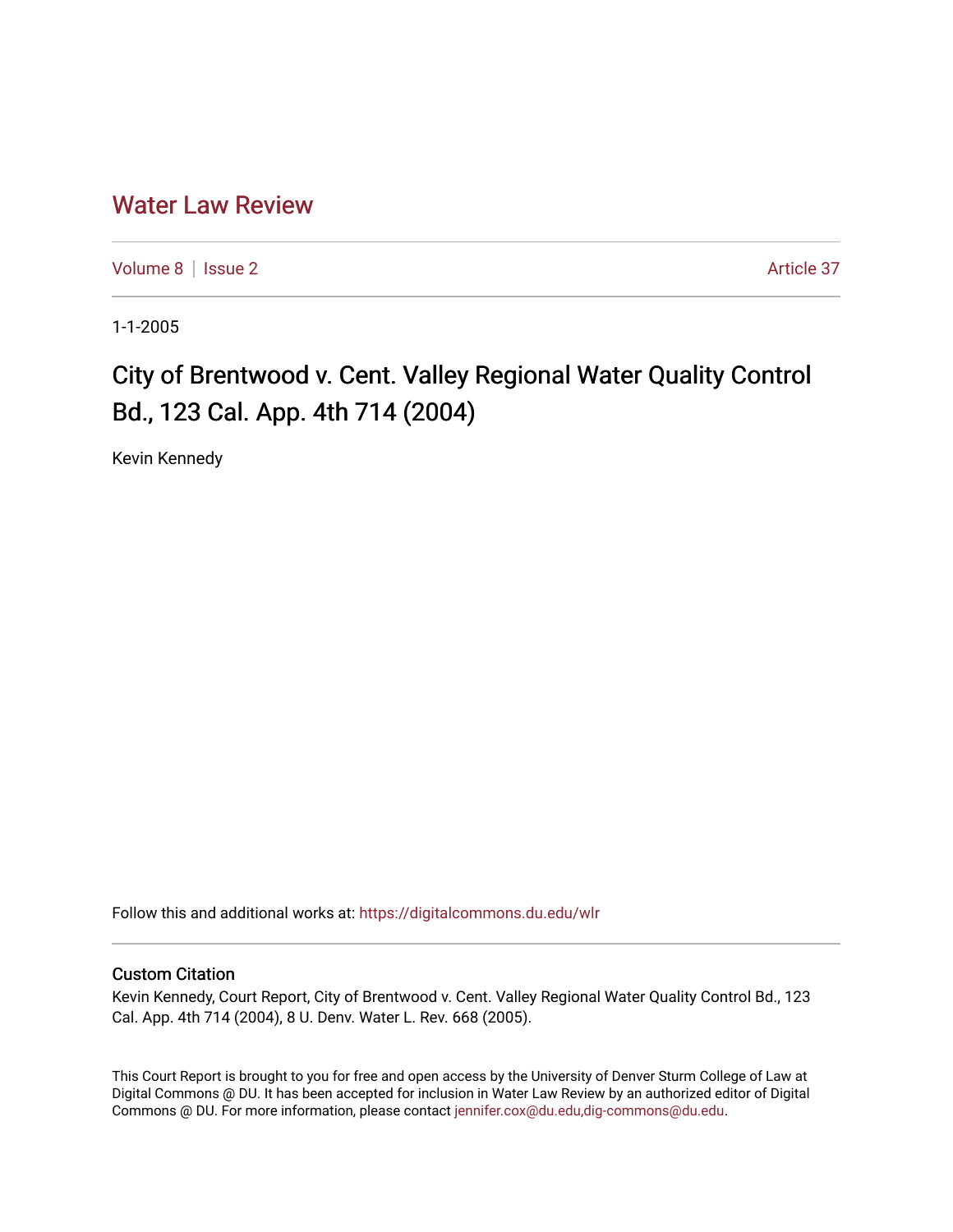conduct an environmental analysis once DW specified the end users in the amended permits.

The court thus reversed the trial court's validation of DW's permit. *Michael Graetz*

City of Brentwood v. **Cent.** Valley **Regional Water** Quality Control Bd., **123 Cal. App. 4th** 714 (2004) (holding a party discharging pollutants bore the burden of proving the exceptions in the California Water Code relieved the party of liability for mandatory minimum penalties).

The City of Brentwood ("City") appealed the Alameda County Superior Court's decision to uphold the Central Valley Regional Water Control Board's ("Board") imposition of \$243,000 in mandatory minimum penalties for violations of the City's wastewater discharge permit. The City operated a wastewater treatment plant that discharged treated wastewater into Marsh Creek. In June 2000, the Board issued the City a wastewater discharge permit mandating the concentration of dissolved oxygen in the plant's discharge not fall below **5.5** milligrams per liter. The permit required the City to monitor the dissolved oxygen level of its discharge daily and make monthly reports to the Board.

The monitoring requirements went into effect in July 2001, and the oxygen levels consistently fell below the proscribed minimums through September. The City installed blower equipment to boost the oxygen levels of the discharge. Following the installation, dissolved oxygen levels returned to acceptable levels. However, oxygen levels fell periodically below the proscribed minimum due to equipment failures.

In June 2001 the Board issued a complaint charging the City with eighty-one violations of the effluent limitation. Each violation carried a \$3000 penalty pursuant to the California Water Code ("Code"). The Code stated that mandatory minimum penalties be assessed for each violation where a party exceeded waste discharge limitations four or more times in any period of six consecutive months. The Code enumerated exceptions for natural disasters or other occurrences of "exceptional, inevitable, and irresistible character." The City asserted the natural phenomenon exception applied because of a change in the composition of the groundwater and the City could not otherwise explain the dissolved oxygen fluctuations. The City did not provide any evidence to back this assertion, and further claimed the Board had the burden of disproving the exception applied. The Board took the position that no exceptional circumstances beyond the City's control existed and the burden was therefore on the City to prove otherwise.

On appeal, the Court of Appeals of California considered whether the exceptions to liability in the Code were elements of the offense or affirmative defenses. If the exceptions were elements of the offense, the burden of proof would be on the Board. **If** the exceptions were